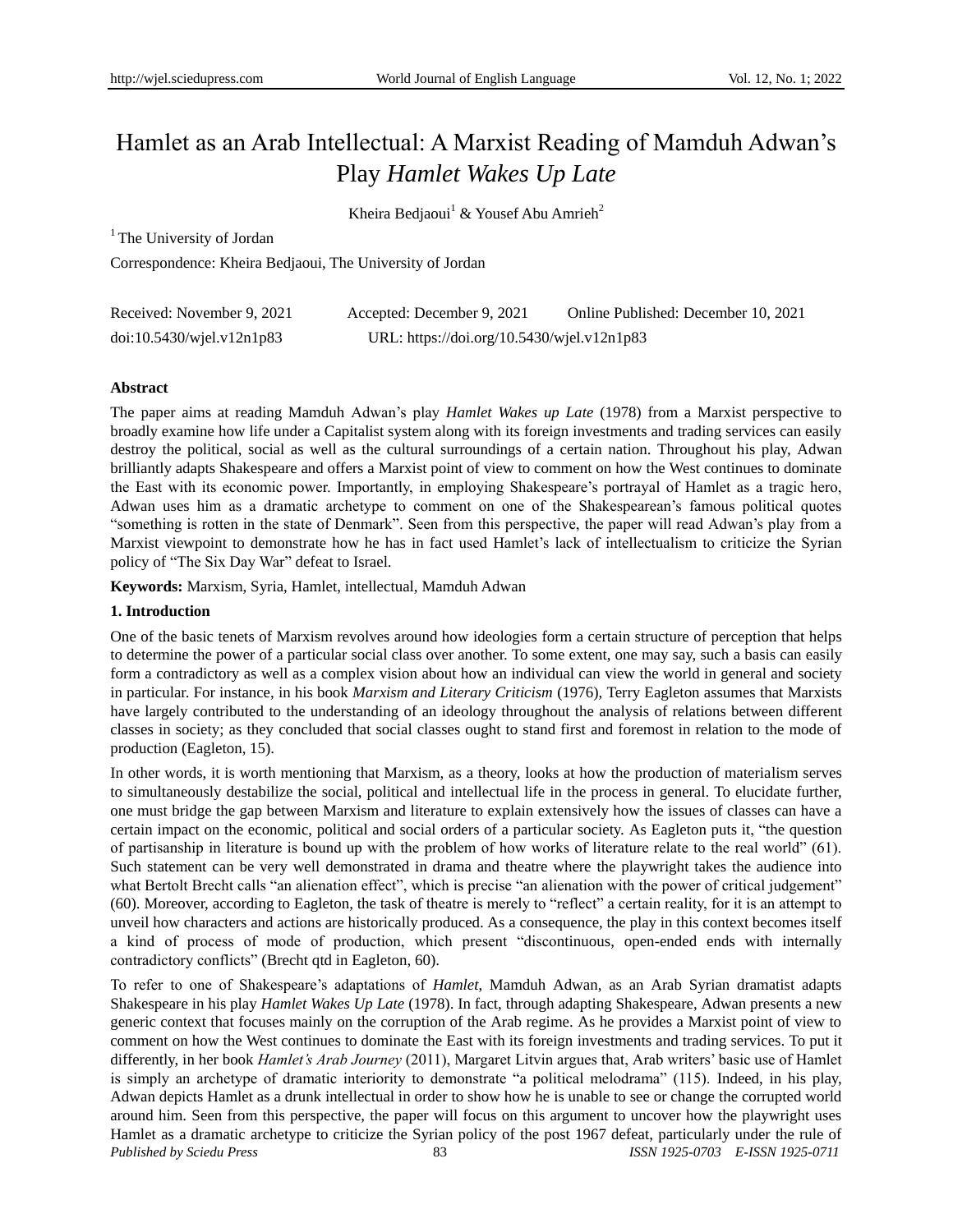President Hafez Al Assad.

# **2. Shakespeare, Marxism and Cultural Materialism**

Marxist scholars of Shakespeare have brilliantly contributed to the understanding of how Shakespeare"s plays offer this Marxist insight about what caused the collapse of feudalism and the rise of capitalism. According to these critics, Shakespeare"s plays notably his comedies and tragedies set out general themes that are still present in contemporary society, for the audiences are mostly faced with the idea of seeing an economic system based on obligation. Concerning the themes, Marxist scholars like Jonathan Dollimore and Alan Sinfield highlighted the idea of "cultural materialism", which is a Marxist approach championed by Raymond Williams. Interestingly, "cultural materialism" looks at the transformation of society in terms of social orders which generally exploit people on grounds of race, gender and class. (Holderness, 2). Cultural materialism thus aims at revealing the belief that literature can somehow disrupts the social order of society; "it has attended to the relations between literature and culture; and it has theorized patterns of subversion and containment" (Harris, 178). In fact, it demonstrates this Marxist vision that a literary work cannot be created only by an intention but produced under certain conditions (2). As Eagleton states, "any work of art should be symmetrically complete in itself, but like any social product should be completed "only" in the act of being used" (Brecht qtd in Eagleton, 63). Therefore, Eagleton notes that, the stage of development of a mode of production includes certain social relations of production; and the stage becomes at the end a set for revolution (Brecht qtd in Eagleton, 57).

# **3. Shakespeare's** *Hamlet* **in the Arab World**

To bridge the gap, Mamduh Adwan"s play *Hamlet Wakes Up Late* is a strong revolutionary play that exposes "a contemporary political debate, behind the loudspeakers of Nasser"s revolutionary Egypt, into the experimental theatres of post-1967 Egypt and Syria" (Litvin, 19). In this play, Hamlet is given the image of an alcoholic character who represents the disgruntled Arab intellectual in the aftermath of the "Six Day War." Depressed and disappointed, Hamlet is unable to see or face the world around him. As Litvin puts it, "his unexpected words and silences will help illuminate some aspects of Arab literary and political culture, and also, he seems to have an interesting thing to say" (20-21). In addition, it may be convenient to say that Hamlet has always been strong presence in the Arab contemporary and culture productions (Awad and Dubbati, 3). For this specific reason, through adapting Shakespeare, Adwan focuses on "the demoralized mood of the post 1970s Syrian society" (Kott qtd in Litvin, 165). Indeed, after the 1970"s, Arab playwrights were mostly disappointed with their regimes, which is one of the reasons why they preferred to address their talks to the audiences to help them get involved in the act of revolution (Litvin, 146). Thus, by presenting Hamlet as a drunk character, unaware of what"s going around him; Adwan depicts him as the rebellious hero who is forced "to become a martyr in order to speak the truth" (165). Clearly, through the intense focus on Hamlet"s portrayal, Adwan provides his Marxist point of view to comment on the absence of intellectualism in a world where everything seems corrupt.

To read *Hamlet Wakes Up Late* from a Marxist point of view is also a way to bring "deeper insights into the merits and limitations of the global kaleidoscope metaphor as a means of investigating the dynamics of the socio-political forces that influenced the Arab world" (Litvin, 2). In this play, Adwan finds it necessary to adopt the Marxist theory of hegemony to discuss in detail the issues of classes in an outwardly socialist society. Adwan is one of the playwrights who believes that Capitalism remains one of the monstrous systems that continues to exploit the rest of humanity (Moreno, 7). Certainly true, as a system first attained by Western countries, Capitalism still contributes in the distribution of new markets and the exploit of new workers in the dominated and conquered countries (Lenin qtd in Parson, 2019). For example, Gramsci's ideas constantly examine the mechanisms of ideological transmission, which emphasize first how "the international situation should be considered in its national aspect" (Rosengarten, 16). For Gramsci, international relations are interrelated fundamentally with social relations and his view of state struggle are viewed as terrains of struggle. Apparently, this could underline wisely how "global bourgeoisie" play an important role in producing a cultural and ideological hegemony that is first established by international laws and institutions. In regards to this, one needs to recall the dynamics of imperialism, the domination of the new global ruling class that was notably exercised by the more powerful Western states (Europe and America) over the weaker states (Arab World). To stress, Gramsci's centrality of the "consensus" is ideologically concerned with the ruling elites in the third world. The latter upholds through hegemony the idea of multilateralism to their people to the point that they exercise it to purposely gain profits from the existence of the international system of Capitalism. As a result, Gramsci was mainly interested in constructing a unique form of Marxism to scrutinize the role of intellectuals in rationalizing systems of political control and domination. (Rosengarten, 16). With his theory, he equally seeks to spread revolutionary struggle to establish a new order in society in accordance with the principles of socialist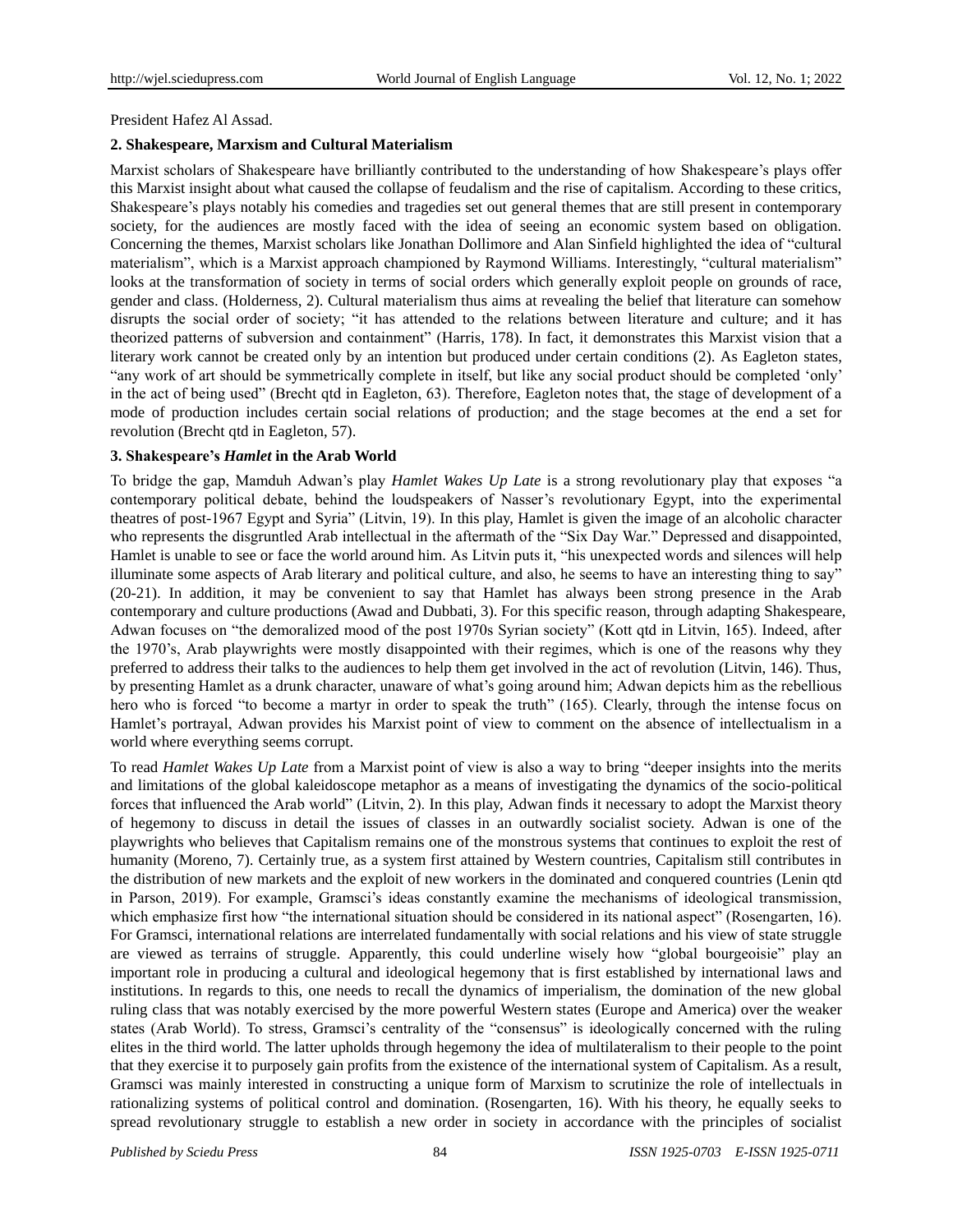## democracy (17).

In her book *Hamlet Arab Journey*, Litvin argues that, "*Hamlet Wakes Up Late* bitterly spoofs the Arab hero Hamlet tradition of the early 1970s. The premise alludes transparently to contemporary politics" (180). Indeed, in the late 1970s, Egypt had known a quick reconciliation with Israel, which is one of the reasons why it had led to a disastrous destruction of the Arab unity (180). Specifically, at that time, most Arab playwrights focused on representing Gamal Abdel Nasser as the ghost father of Hamlet to express their mourning, because at some degree they were really frustrated at Al-Sadat and Al Assad"s betrayal of Nasser"s principles (Litvin, 158).

It has been noted from a development point of view, between the 1970s and the 1999s, the Middle East region suffered as a whole from sizeable crisis. This was due to "Gross Domestic Product (GDP) per capita stagnated, and most MENA countries scored relatively low on the Human Development Index (HDI) in relation to their per capita income" (Bonfatti, 2017). Syria for example was best known for its regional dynamics in terms of political economy, class and state formation. More importantly, during that period of time, Syria shifted from "a traditional agrarian base to an economic country controlled by the serve, industrial and commercial sectors" (Collello 1978). In addition to that, it had known a quick dramatic rise of world oil prices from 1973 to 1974, which had led to a huge economic growth. Beside the fact that it shifted from a traditional to an economic base control, it also relied on foreign aids such as "financing the growing deficits both in budget and in trade" (Collello, 1978). Syria, as a country involved in the Arab-Israeli conflict, also went through political crises and issues. For this reason, it relied on "Arab aids transfers and Soviet assistance to support mounting defence expenditures" (Bonfatti, 2017). Not to forget to mention that, the relationship between Syria and the Soviet Union has played a major role in establishing new Marxist ideologies. For instance, in his work *Bitter Legacy: Ideology and Politics in the Arab World* (1994), Paul Salem argues, "the thought of the Arab communities was scarcely original. It drew, often imperfectly, from the thought of Marx, Lenin, and Stalin as articulated by the Comintern and other Soviet institutions" (164). Salem also adds, over time, after the Comintern, Arab communist leaders worked their own insights into a Marxist analysis of the conditions of their countries in particular and the Arab world in general (164). For Salem thus, what was in common during that period is that the majority of Arab communists have shared the same basic interest which focused on "class awareness, the dynamics of imperialism and the imperative of economic justice and progress" (164). As a result, for Salem, the main principle of ideological contribution of Marxism in the Arab world is that it resulted in "replacing the complacency toward poverty with a modern explanation of its causes and fiery commitment to its alleviation through political agitation and economic progress" (169).

In Syria, after the Baath Party"s coup d"état in 1963, most of the developmental drive of the country "focused on land reforms and state-led development" (Bonfatti, 2017). The party was notably inspired by Gamal Abdel Nasser"s agenda in Egypt who decided to put the state economy under extreme pressure since his aim was to provide "free education, undertaking large industrial projects, and promoting state interventionism in the state economy [without](http://www.lse.ac.uk/middleEastCentre/publications/Paper-Series/UprisingoftheMarginalised.pdf)  [solving the issues](http://www.lse.ac.uk/middleEastCentre/publications/Paper-Series/UprisingoftheMarginalised.pdf) of low productivity and high corruption" (Bonfatti, 2017). Unfortunately, the neopatrimonial structure of the Syrian regime always sought to maintain corruption at high levels through decades. During the times of Hafez Al Assad in particular, the regime gave major prominence to loyalty by seeking consolidation of power, as the Baath party became a main influence vehicle for patronage. The corruption thus became strongly associated with following a Soviet model, which focused mainly on adopting a strict ruling system in leading the society.

Viewed from this perspective, the corruption of the Arab-regime that Adwan points at in his text informs the readers about the development of Capitalist forms of production that results in the emergence of sectors of "the bourgeoisie, petty-bourgeoisie and privileged workers." (Moreno, 24). In criticizing the Syrian political system under the rule of Hafez Al Assad, Adwan reflects on the dominant role played by the Marxist ideology which was brought from the Soviet Union, and which transformed the country from a pan Arab rhetoric to a country ruled under severe repression. This is clearly shown in a conversation between Lorenzo, Hamlet and the actor. The actor declares to them astonishingly: "corruption is everything, they have reached a point where we are about to reconcile with Fortinbras" (105). He adds, "I swear to you it's all people talking about it" (105). Lorenzo responds back to him, "and the arrests are at their worst…they are arresting those who show their discontent with the deal" (105).

As a Marxist and a pan-Arab leftist, Adwan pays a special attention to "the liberalisation from external exploitation and on considering imperialism as the basis of the blight" (Al Bunni, 3). In parallel, he also provides a clear meaning that discusses how Arab political leaders became much more interested in strengthening the relation with other foreign countries to help establish a new economic base for their own inner interest. As Litvin puts it, "*Hamlet Wakes Up Late* gave voice to Syria"s criticism of Egyptian president Anwar Sadat just after his November 1977 peace-making trip to Israel; as the second meaning of the play implies critique of Syrian government brutality that is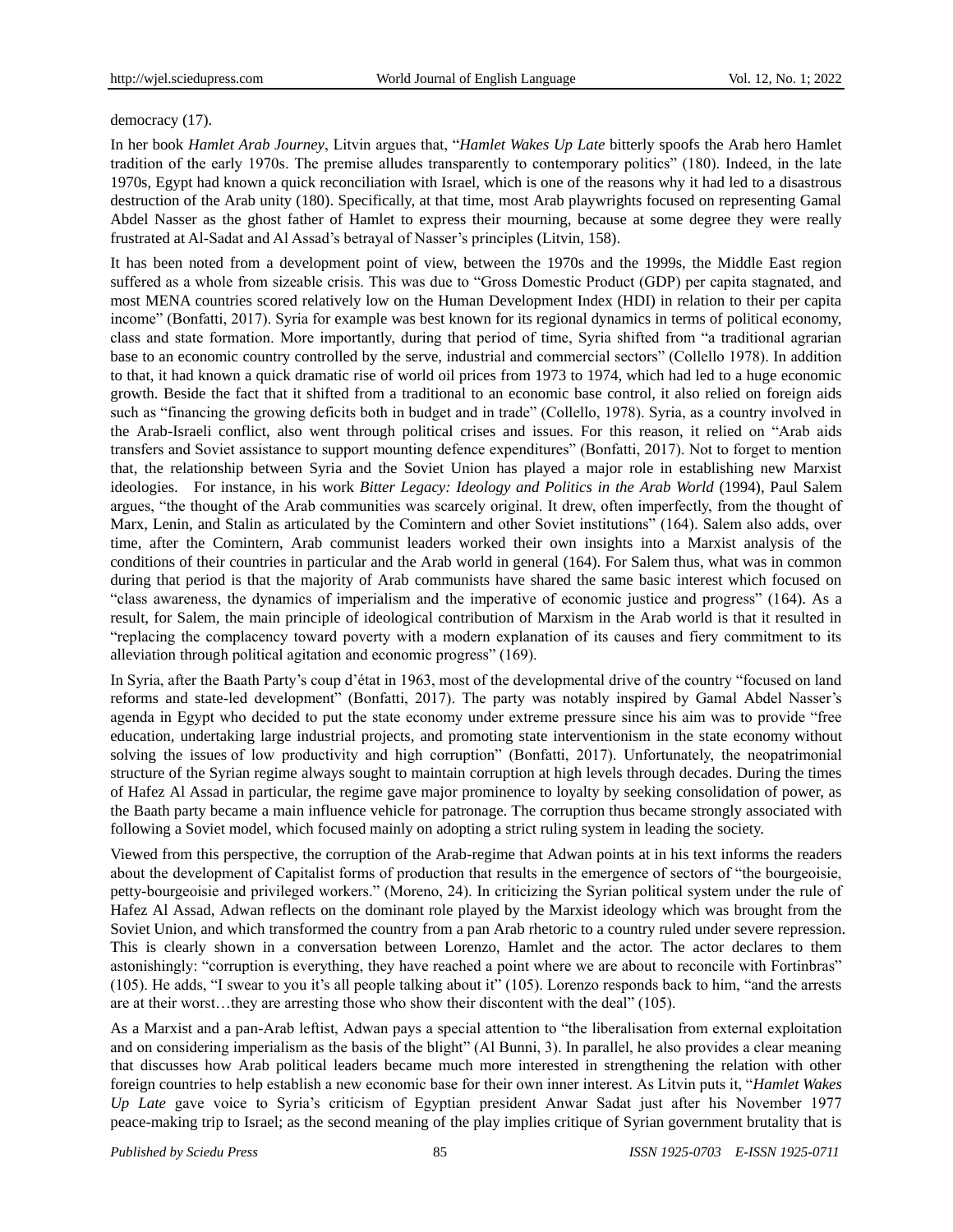less subversive than it seems" (192). In this view, it may be convenient to say that Adwan finds it evident to write internal monologues to help the readers/audiences imagine the miserable life that they are enduring under a strict communist regime. As he reveals between textual lines, "our times were interesting. Therefore, we suffered and sunk under the pressure of the interesting time"s concerns" (72). As Bonfatti has mentioned earlier, Syria has notably followed a strict Soviet model and a centralized ruling system in leading the country. Half the leading party monopolized the political life and drove its legitimacy from national and pan Arab rhetoric to a severe constraints and repressions. Unfortunately, by the time then, the Syrian regime started to pay much more attention to economic rights and advancing development, rather than formulating a trustworthy relation with its citizens (Al Bunni, 3).

In his book *The Revolutionary Dictatorship of the Proletariat* (1979), Nahuel Moreno argues, there is no way to escape from the ideas of bourgeois and petty bourgeois, even if it will take several decades. He evidently believes that, the freedom of political organization should be granted all those, including pro-bourgeois elements, who in actual practice respect the constitution of the workers" state and not to engage in violent actions to overthrow workers" power and collective property. Truly, one must not forget how imperialism in particular, as a form of conquest has brutalized and changed the whole dynamic of world revolution because of its way of its exploitation of the backward countries. In fact, imperialism is still considered as one of the highest expressions of Capitalism that has aristocratized important sectors of the working class and maintained a strong middle class in the metropolis. Workers and working class across the world have been divided **"**into two distinct, and often antagonistic sectors: one privileged; and the other, exploited more heavily" (Moreno 89). Capitalism, by its richness and its economic dominance under imperialism, retires from the historical scenario just as it entered: winning over a sector of its class enemy. Besides, the latter has in fact helped to divide the workers" ranks in the social cause of all phenomena. On this basis, one may say that imperialism exports not "only" its capital and its goods to dependent countries, but also its capitalist crisis which becomes the chronic crises of backward countries.

In his book *Marxism and Literature* (1977), Raymond Williams provides a clear understanding of art as an aesthetic form. According to Williams, art in its meaning represents a human generality; a sort of meditation between subjectivity and universality. In his book *Literature and Revolution* (1924), Leon Trotsky defines revolutionary art in two kinds: the first one belongs principally to the artist"s work. That is to say, the kind of art that carries certain themes of reflection of revolution. The second revolutionary art involves how a literary text can mutually connect with revolutionary themes that are thoroughly "colored by the new consciousness arising out of the revolution" (1). This no doubt justifies that Adwan"s portrayal of Hamlet as an Arab national hero is related specifically to the revolution of the 1952 and its leader, Gamal Abdel Nasser (Litvin, 56). As he states openly in one of the passages, "Hamlet's father was leading the nation in its wars. And war, as you know, means everything: it means victory and defeat…" (72). Litvin also asserts in her book *Hamlet's Arab Journey* (2011), the Arab Hamlet tradition ensures directly how Arab playwrights responded brilliantly to "Nasser's anticolonial revolution and the hopes it first inspired and then disappointed" (56). In this sense, it would be safe to say that the play *Hamlet Wakes Up Late* in its general context reflects exactly a political critique that concerns mainly the failure of pan-Arab nationalism.

### **4. Adwan's Hamlet as an Arab Intellectual**

*Published by Sciedu Press* 86 *ISSN 1925-0703 E-ISSN 1925-0711* Adwan"s adaptation of Shakespeare"s *Hamlet* introduces first the idea of how Arab playwrights have used Shakespeare's creative play "to differently explore themes pertaining to Arabic culture" (Al-Shetawi, 50). Shakespeare's *Hamlet* is after all so popular as a play; its main content offered diverse variety of themes that were later on interpreted and adapted by different modern Arab playwrights. Mamduh Adwan, as an Arab dramatist of his own time has amazingly borrowed so many thematic motifs and themes from Shakespeare to express "his concerns about the political repression and corruption in his native Syria" (50). Interestingly, in re-writing Shakespeare"s play, Adwan focused on "the dilemma of the divided individual who is torn between his desire to take revenge and the fear that the ghost could be an evil spirit which is tempting his soul to fall into an abyss" (47). At the opening scene of the play, the audiences are directly faced with the death of Hamlet. Laertes kills Hamlet with a sword, and Hamlet cries out in despair to his friend Horatio: "they are all going to survive and I die? that"s not justice; the whole mob survives and I die? (70). Horatio on the other hand, informs and asks Hamlet; what kind of justice he is expecting from them. From the very beginning of the play, the playwright wants his audience to think critically about the main events of the play. Ironically, unlike Shakespeare who used the Aristotelian feeling of Catharsis, Adwan on the other hand chose to employ the Brechtian technique of "alienation effect" to distance the audience from the feeling of pity and fear, and this is how he technically deviates from Shakespeare. In adopting the alienation effect, Adwan uses narrative devices; that is, he presents Horatio as the main narrator who himself recounts the story of Hamlet, and that is a technique he uses in order to convey discursively his political point of view. Thus, in adapting Shakespeare, Adwan thinks that it is important to think critically about what"s going on specifically in the Syrian society. In this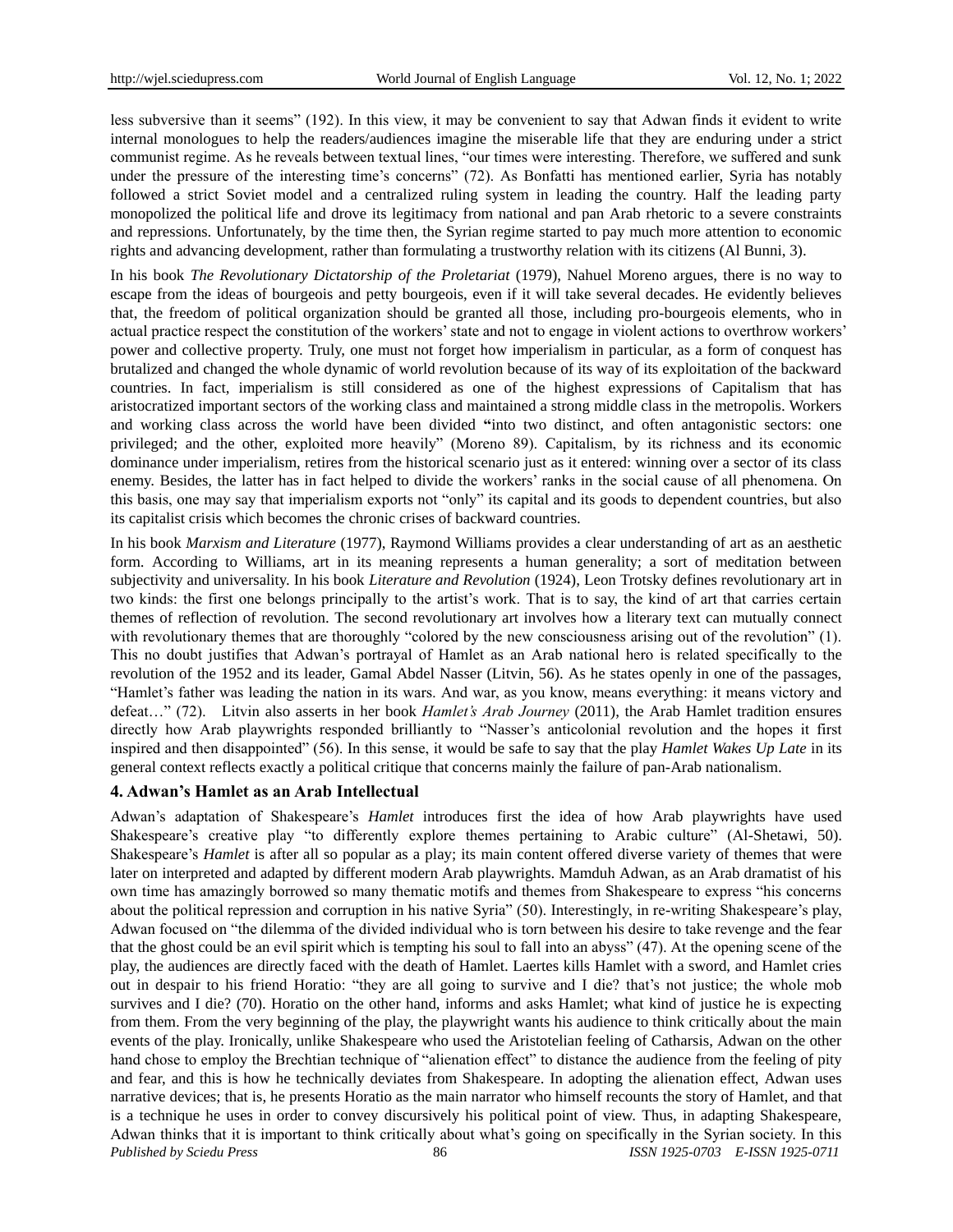case, one may say that unlike Shakespeare who thinks that theatre is an imitation of reality, Adwan, on the other hand, believes that theatre should change reality, and that is one of the main points that defines his status as a revolutionary a socialist thinker.

In their article "The Syrian Revolution and the Role of the Intellectual", Nader and Ziad succinctly proclaim that, some Marxist leftists were deeply surprised after the Arab-Israeli war of 1967 and the collapse of the Soviet Union. According to these critics, Mamduh Adwan is one of these Marxist intellectuals who profoundly knew how to portray the difficulties of changes in the Arab world in general and the Syrian society in particular (2013, Al Jumhuriya). To combine, after Nasser's death, Assad established a new project called "the new corrective movement" that had led to serious issues in the state reform. According to Patrick Seale for instance, at the very beginning, Assad was influenced by the model of Nasser; as he borrowed "his sense of dignity and the panoply of government" (180). Unfortunately, unlike Nasser who fought deeply for Arab nationalism, Al-Assad was much more interested in building new "economic and military plans" (181). The establishment of privatization and new market liberation had led to a social decline. In fact, it had led to political, economic and social crisis, which resulted in dividing the citizens into two different classes. A large segment of poor people started to get poorer, and rich people started to get richer (Al Bunni, 1). To reflect this specific reality, Adwan used Shakespeare's antagonists mainly Claudius and Polonius to comment on how they are both responsible for splitting the nation into classes. Polonius in particular did not only split the nation, but also benefited from the money donated for the war victims (75). Polonius, Laertes"s father, is depicted as a thief and a greedy creature, as Lorenzo asserts, "he only cares about deals and profits" (75). Beside the fact that he is a thief, he also attempts to turn his daughter Ophelia against Hamlet and send his son Laertes to dwell outside the country to build a carrier on business and trading. In a section, he advices his son, "Go, go abroad; study hard, focus on your education. Prepare for your glorious future career as a school teacher or a petty officer; the kind who gets excited for wars and dies in them" (108). Here the audiences are directly aware that Adwan tries to uncover how the Syrian political system is based on corruption and greed.

In his article "The Syrian Left Realities", Von Akram Al-Bunni argues, Syria has witnessed "many political discussions and splits" (1). According to him, some of the Marxist leftist who were inspired by the Soviet model have struggled to keep the outcome of colonial West. They have witnessed that Syria started to apply a Capitalist system, which resulted in putting the ruling elites as the main criteria. In their observance of reality, these Marxists have noted that these ruling elites began slowly to forget about the exaggerating memories of its old days when "it faced traditional feudal structures and developed a strategy for development and for improving the infrastructure" (1). In describing these difficulties in the Arab world, Adwan agrees with revolutionary Marxists including Lenin and Bukharin, and how they both reject the system of exploitation. For them, the system of exploitation of foreign investments and trade was firstly inherited from the "the inter-imperialist rivalry", which increased the power of domination between the bourgeois class and the proletariat. In their theory, they sustain that, this raises the construction of clashes between great powers, and gives the opportunity to these great powers mainly Western countries to benefit from the raw materials of the dominated countries.

The statement above indicates that Adwan has heavily relied on Shakespeare's themes mainly the themes of "class" struggle, avarice of the power and the victimization of the weaker" (Royanian and Omrani 3) to criticize the Syrian political system. In his play, Adwan endeavours to show how the King wants Hamlet to be obedient to his rules, which is one of the reasons why he wants to suppress him as much as possible so he would not ruin his meeting with Fortinbras. For this reason, he encourages Hamlet in writing a play in order to keep him busy. He declares to him, "pay attention to your work and yourself, it would be wrong to neglect your gifts from an excess of an emotional upset. *To the Queen*, let's go dear—we need to go to greet the delegations coming to congratulate us" (92).

Hamlet in return, just like in Shakespeare"s play, is mostly preoccupied by the recent death of his father, and the hasty marriage of his mother to his uncle, which in fact he sees as a betrayal of memory of his good father. However, it is important to note that in Adwan"s play, Hamlet does not really see his father"s ghost; he only imagines that he had seen one, and that is because the playwright adds a new dimension to deviate from Shakespeare. In Shakespeare"s play, Hamlet is represented as a mad/crazy sensitive hero, while in Adwan"s play, Hamlet is depicted as an alcoholic character. Ironically, Adwan portrays him as such, for he wants to show through him the image of the Arab intellectual who is always disoriented and lost in a world of greed and corruption.

At the cultural level, Syria under Al Assad had witnessed a fascist control; strict laws were established to prevent intellectuals from speaking for their own rights. Al-Assad's regime in particular was a regime based on corruption and greed, and this what led so many intellectual thinkers including the Marxist leftists to stand against his power. Adwan, as an Arab intellectual knew that Al-Assad was mostly interested in establishing international relations for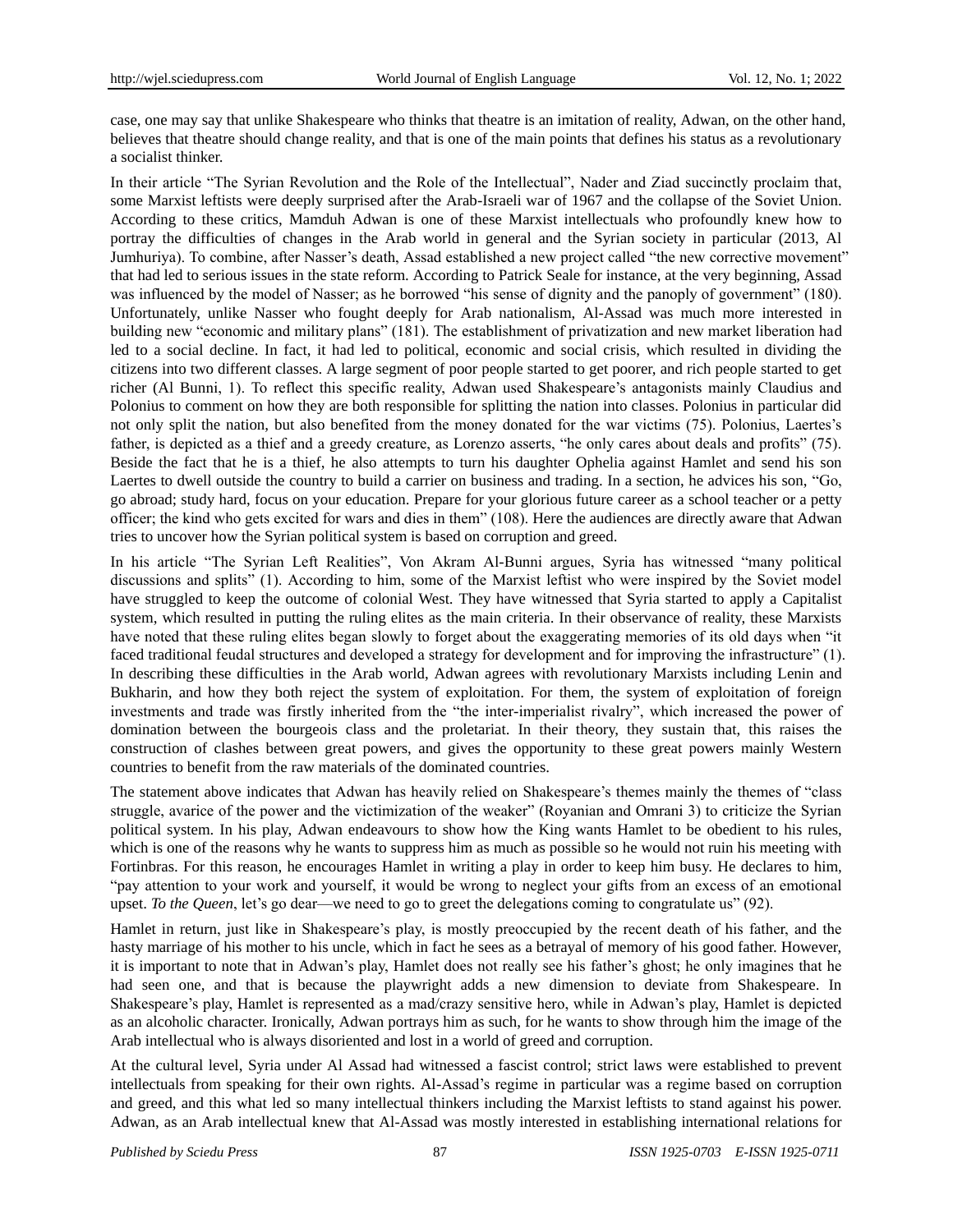his own good. For this reason, in re-writing Shakespeare's *Hamlet*, Adwan confronted the regime by representing Hamlet as an Arab intellectual who "rebels against corruption and tyranny and dies in pursuit of justice" (Al Shetawi, 47).

Following the events of the play, the king delivers a welcoming speech to the audience, as he says: "…and let me repeat that we wish to welcome our honoured guest, prince Fortinbras, as a brother and a friend visiting his family and friends" (166). The meeting between King and Fortinbras opens an important discussion concerning Adwan"s refusal of Capitalist exploitation. In a direct talk, Fortinbras informs the king that the relation between the two countries will be built on "a foundation of mutual interests and on an agreement whose financial worth will be in the millions" (133). The king agrees in return and let Fortinbras set up his project, as he reveals to him: "I will not conceal from you that our main investors welcome our agreement, and they are prepared to invest substantial Capital in these projects" (133). As a consequence, the King and Polonius agrees on the new project proposed by Fortinbras, but in return they have to keep Hamlet out of the picture. In a clear section, Fortinbras threatens them, "Hamlet…is a dangerous element…and the Capitalists will hesitate to invest their millions if he reacts. They informed me of their worries before I left for this visit" (134-135). Lucidly, it becomes evident that Adwan attempts to demonstrate throughout his play how Hamlet is becoming a threat to "the political regime of Claudius and the vital interests of Fortinbras in Denmark" (Al-Shetawi, 51). In delineating Hamlet as a nationalist hero, Adwan criticizes Al Assad"s regime since after the post 1970s, his people discovered that he was not really interested in building a new Syria, but rather to govern a new Syria under foreign affairs (Seale, 180). Adwan"s attack on the new project held by the King and Fortinbras is clearly demonstrated when Hamlet shouts in his acting of the play,

"You have turned my father"s house into a den of thieves, merchants, traitors, and enemies. You have turned my father"s house into a nest of prostitution, trade and treachery. You have turned my father"s blood into a deal of profit from and a throne to sit on…" (p.124).

The quote above indicates clearly that, Hamlet represents the resisting intellectual who refuses the status quo. Specifically, he refuses opening up the country to Fortinbras and foreign investors and this is quite clear in his heavy criticism of Claudius"s open market policy, a policy championed by Al Sadat in contradiction to Nasser"s pro-proletariat policies. Interestingly, in the early 1971, Egypt considered Syria as an ally in building a new "bedrock of secret planning" (Seale, 200). For many years, Damascus and Cairo were the two pivots of Arab history. When they were united, there was a sense of Arab nationalism, but when they were apart "the Arabs became weak and vulnerable" (Seale, 200). Nasser for instance was able to dominate the region; part of him had the hope to confront Israel and the great powers just with his union with Syria. Unfortunately, all the secret planning fell apart, simply because Al Assad was much more interested in establishing himself on the world stage. In his mind, he wanted nothing, but to steal Nasser's sense of dignity.

In re-writing Shakespeare"s *Hamlet* thus, Adwan criticizes specifically this hypocrisy in the Arab world. Between textual lines, he demonstrates through characters how Al Assad"s new regime have only "empowered a network of traitors, petty crooks, and informers" (Litvin, 180). The best exemplar is presented in Shakespeare"s portrayal of women. For example, Ophelia is represented as an "innocent woman, victimized by political strife" (Al Shetawi 51), yet in the Arabic drama, the role is reversed; she is delineated as a "whore". She seduces Hamlet in order to keep him away from the meeting of the King with Fortinbras. On a late night, she murmurs to him: "I was waiting for you with nothing on" (84). Besides the fact that she wants to keep him from the traitorous meeting; she also wants Hamlet to get her pregnant in order to force him to marry her, and she takes the throne. It becomes obvious when Laertes mocks her, "don't you think that this throne, that's blinding you and blinding your father will be the trap that kills you both" (107). The Queen"s role on the other hand does not change; it remains the same as in the Shakespearean tragedy. She worries about her son, and wants the king to understand Hamlet's melancholy. Although, she shows her deepest worry toward her son, Adwan does not hesitate in depicting her as a materialist woman; manipulated by a suspicious and a dishonest king. He shows such fact in her negotiation of the agreements with Fortinbras. As she asks him, "it seems that your sartorial advisor enjoys a good taste… do you produce this type of fabric here?" (118). He responds to her with a tone of a profound interest, "if you need new clothes, it does not have to be an exchange, we sign our agreement for it. And if we need this commodity, we will think of ordering it from you" (118). Adwan portrays the Queen as someone who is engrossed in consumerism; she encourages her husband"s plans of partnership with Fortinbras, because at a certain point she hopes that such partnership will help her satisfy her consumerist passion. Hence, the representation of women in Adwan"s drama indicates that he wants to attack through them the greedy, manipulative dictator, Al Assad. As Litvin argues, "Ophelia and Gertrude are not presented as a triumph for womankind, but rather as a failure of masculinity in a world that forces men to become either impotent or monstrous" (221)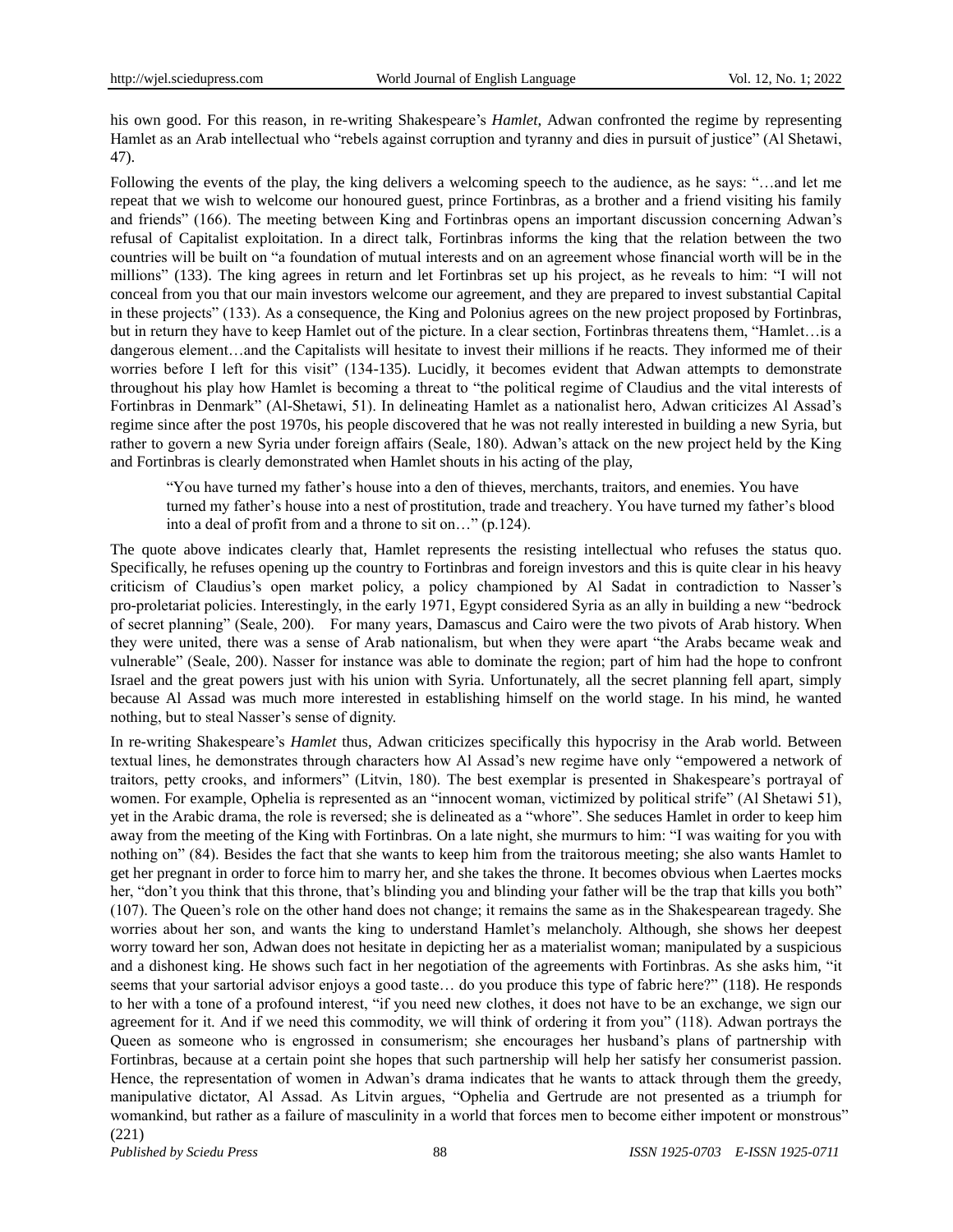In his article "Hamlet in Arabic", Mahmoud Al-Shetawi argues, "by juxtaposing Hamlet's rotten world with the Arabic situation, the dramatist tries to highlight the causes of defeat and comment on the malady blighting the Arab intellectuals" (50). Therefore, in portraying Hamlet as a drunk Arab intellectual, Adwan shows through him the image of "the educated Arab intellectual who is always taken by surprise" (51). In the proceeding acts, Hamlet starts to realise slowly that the regime is attempting to eliminate him because they see him simply as "a threat to the peace treaty signed with Fortinbras" (51).

Viewed from this perspective, one may argue that Adwan presents throughout his work the dilemma of how Al Assad's regime seems to be much more corrupted than the Egyptian regime under Anwar Al Sadat. On this basis, one may say that, the play of *Hamlet Wakes Up Late* can be read as a political satire that highlights specifically this conflict. To connect, after Nasser's death, Al-Assad's basic re-union with Egypt had led him to think about how to regain his power again. Actually, both of them knew that they needed to empower their countries with huge quantities of armaments. For this reason, they held many secret meetings in Moscow, and started to think about how to make a peace making with Israel. The only basic assumption in this conflict is that the world was watching Al Sadat instead of Al Assad, for he was promising that he would in fact make a decision in his conflict with Israel. The Israelis took a great opportunity, because they believed that Al Sadat had no pan-Arab ambition. Thus, it was known very shortly after Nasser"s death that Al Sadat has sent a private message to the United States telling them that he was interested in peace making with Israel. Although it was not that obvious, Al Assad and Al Sadat shared the same divergence of aims, which was strengthening the ties with Israel and the United States for their own personal interest. Brilliantly, in borrowing Shakespeare's famous quote "something is rotten in the State of Denmark", Adwan focuses on depicting "the dilemma of Arab intelligentsia relating to the Arab-Israeli conflict and comments on the decadence of Arab societies" (Al-Shetawi, 50). As a result, when he brings Hamlet into the stage, Adwan shows through him "the corruption engulfing the state of Denmark, and he vows to cleans it" (48). In the final scenes of the play, Hamlet"s slow soberness and madness will drive him to kill Polonius, instead of the King himself. He stabs him unexpectedly, and declares to his mother: "this one went, instead of the really dangerous one, but that"s alright, he is a butcher too" (140). He adds: "Polonius was a filthy man, but he was cleaner than all of you" (140). Adwan insists throughout his play that the Syrian political leader Al Assad is much more corrupted than Al Sadat. He demonstrates this clearly when the King accuses Hamlet of damaging his ties with Fortinbras. As he says, "you tried to damage our ties with Fortinbras in order to hinder the country"s economic growth and to impede the developments projects that will take place in collaboration with him" (150)

Despite the fact that they both have hoped to establish new economic base, Al Sadat was much more under pressure than Al Assad since he was threatened by the US government. According to Jesse Greenspan (2019), glimmers of hope started to appear around the time of Jimmy Carter who took office in 1977. Historical records reveal that, Carter demonstrated great interest in the Arab Israeli conflict, which is one of the reasons why he thought of spending a very good time trying to convince Al Sadat and the president of Israel Begin to come mutually in peace. In doing so, Carter hoped to arrive at what he believed to be a mutually beneficial deal (Greenspan, 2019)

When Hamlet finally realizes that Fortinbras came to intentionally sign the peace of treaty, he goes to his mother and shouts right through her face,

"My father dies! My mother marries my uncle a month later. The war stops. The enemy enters the palace. Friends becomes spies against me. Ophelia goes off the pills and gets pregnant to force me to marry her...You are traitors, all of you" (p.139).

Hamlet feels himself detached from the regime of Claudius; he refuses to stand with their corruption and tyranny and assumes openly to Fortinbras, "I act alone!" (122). Fortinbras on the other hand, wants Hamlet dead because he sees him as "a hero who sets out to fight corruption and dies for the cause of justice" (Al- Shetawi 49). Evidently, through his refusal of foreign investments in his country, Hamlet adopts a resisting position that rejects Capitalism and its growing influence in his country. As an intellectual, he adheres to Marxist"s principles of resistance and rejects interventions, and eventual control of foreign financiers in his country"s economy for the disastrous effects it will have on wealth distribution and turning Syria into a consumerist society. Seen from this perspective, one may argue that Adwan"s portrayal of Hamlet as an Arab intellectual introduces an important analytical framework that concerns mainly the idea of how Arab playwrights interpolated the Shakespearean literary text to change or deconstruct the binary opposition that is between influencer/influence, colonizer/ colonized; and more specifically Arab/West. To clarify, partly of what Gramsci scrutinizes in his theory of the intellectual resides in the way he contributes to the understanding of an advance cause of world communism movement. As a political activist, he believes that the intellectual is the one who confronts the power with a certain body of ideas that serve to "legitimate a given class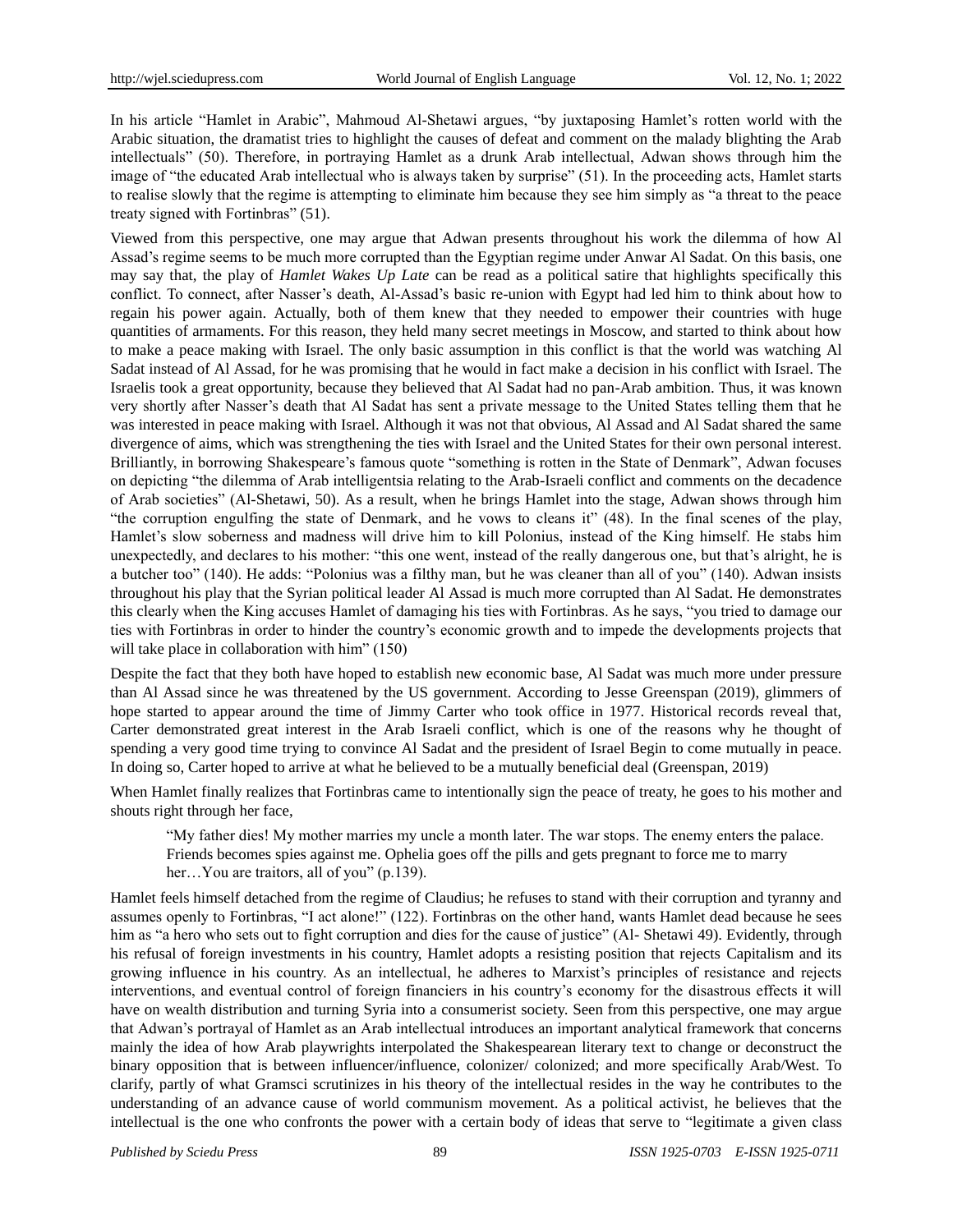structure and set of power relations" (Rosengarten, 137). This eventually explains why Adwan presents Hamlet as an Arab educated person who looks for the well-being of the state, rather than someone who "immerses himself in the affairs of the state" (117). It is important to note that, Adwan is not the only writer/intellectual who opposed Assad"s regime at that time, but writers all over the country were seeking a certain political liberalism. For instance, between the 1979 and the 1980, a popular Syrian intellectual "Yassine Hadj Salleh" was given the name of the "conscience of the Syrian revolution" has confronted several Western fears and constructs about Islamist intervention and the development of the uprising" (Postel and Hashemi, 2014). Salah and many other non-dogmatic Marxists decided to come up with a better understanding of social and cultural situations in Syria. For this reason, by confronting the 1970"s euro-communism, which was tied up to the Soviet Union, these intellectuals were recognized as political activists who fought deeply against "the tyrannical rule of Hafez Al Assad" (Postel and Hashemi, 2014).

In a section of the play, Horatio rises to the audience to tell them about Hamlet's story, and to announce to them: "Hamlet was among us drowning in fun, quarrels, rupture and drink; he didn"t know that he was going to face the dark interesting times that his father had left him" (72). In this passage, Adwan approaches the idea of "time is out of joint" to discuss in details the major political crisis that is affecting the Arab world in general. In her work *Hamlet's Arab Journey* (2011), Margaret Livin asserts, Adwan just like other Arab playwrights tries to bring Hamlet into the stage to warn about the Arab/Muslim identity that is under threat. Indeed, the notion of "time out of joint" raises specifically the image of how An Arab playwright in a post-colonial society has brilliantly encountered a Western iconic playwright of all times. To say it differently, in adapting Shakespeare"s play, Adwan hoped to convey throughout his play his message to the Syrian citizens. The final words by Horatio clearly affirms that,

"Oh, crying women of the cities, don"t cry for Hamlet, cry for yourselves and your children. For the time is coming, when you will say, "Blessed are the childless women, the wombs that never bore and the breasts that never nursed" if they did this to a moist reed, what happens to a dry reed?" (152).

In this extract, Adwan warns the Syrian upcoming generation about Assad"s regime, and hints to the notion that there are more interesting facts that needs to be taken into account. As Litvin puts it: "In rewriting Hamlet, Adwan focuses highly on the 'regime's official revolutionary' and this play in particular can be read as a way to reinforce the regime"s dominance by dwelling on the importance of critics (154). Indeed, throughout his play, Adwan hopes to affect the audience to think about a new departure, a new revolution, and a new change in the Syrian society, because as an intellectual thinker himself, he wants nothing but to attack the politics of Al Assad.

Adwan, as a revolutionary thinker expresses his suffering through Hamlet"s voice, "I am alone as a wounded wolf in the storm, and here are the wolves that smell the scent of blood and come… with their jaws dripping with greed and treachery" (50). In representing Hamlet as a centre of attention in his society, Adwan focuses on the *maladie* that is affecting Arab intellectuals around the world. As Abdallah Laroui puts it in his book *The Crisis of Arab intellectuals* (1976), "the intellectual in the Arab world is the one who knows how to make his contribution to public life more effective" (11). In this respect, one may say that, Adwan"s portrayal of Hamlet as an Arab intellectual challenges the idea of how he sees him as a character who attempts to resist to the world"s turmoil. As Litvin states, "Hamlet is understood as a visionary activist, a fighter for justice brutally martyred by an oppressive regime" (36). In confronting the Syrian corrupted regime of the post 1970"s, Adwan demonstrates how Arab/Muslim"s lack of consciousness is destroying the minds of great intellectuals. As an Arab intellectual himself, Adwan expresses his suffering through depicting Hamlet as an Arab intellectual who is unable "to cope with the political realities of the Arab world" (Al Shetawi, 49). In the light of this, one may argue that *Hamlet Wakes Up Late* (1978) reflects exactly the challenge to find what is "to be" or "not to be" to maintain an Arab identity. By the end of the play, Horatio mourns openly to the audience: "they have killed Hamlet and hanged him. In a rigged duel or on the guillotine, they suffocated him or dissolved him in a cellar" (152). Clearly, Adwan's deception appears by the end of the play when he displays how Al Assad"s/Claudius remains in power, and Hamlet "loses his life having achieved nothing" (Al Shetawi, 51).

In conclusion, one must say that in re-writing Shakespeare"s *Hamlet*, Adwan offers clearly his Marxist point of view to criticize the Syrian policy of the post-1970s under the rule of President Hafez Al-Assad. As a Marxist scholar himself, he uses Shakespeare's main themes "to discuss cultural legitimacy, and the project of capitalist-empire building in the Arab world" (Litvin, 22). Mamduh Adwan, as an Arab playwright of his time chooses Shakespeare"s *Hamlet* to critically respond to the modern Arab politics. Specifically, in delineating Hamlet as an Arab intellectual, he criticizes through him the hypocrisy not only of the Syrian regime, but of the Arab world in general. It would be safe to say that throughout their works, Adwan and many other Arab playwrights have intelligently relied on Shakespeare"s play to hopefully affect the critics, and help them to get involved in the act of revolution.